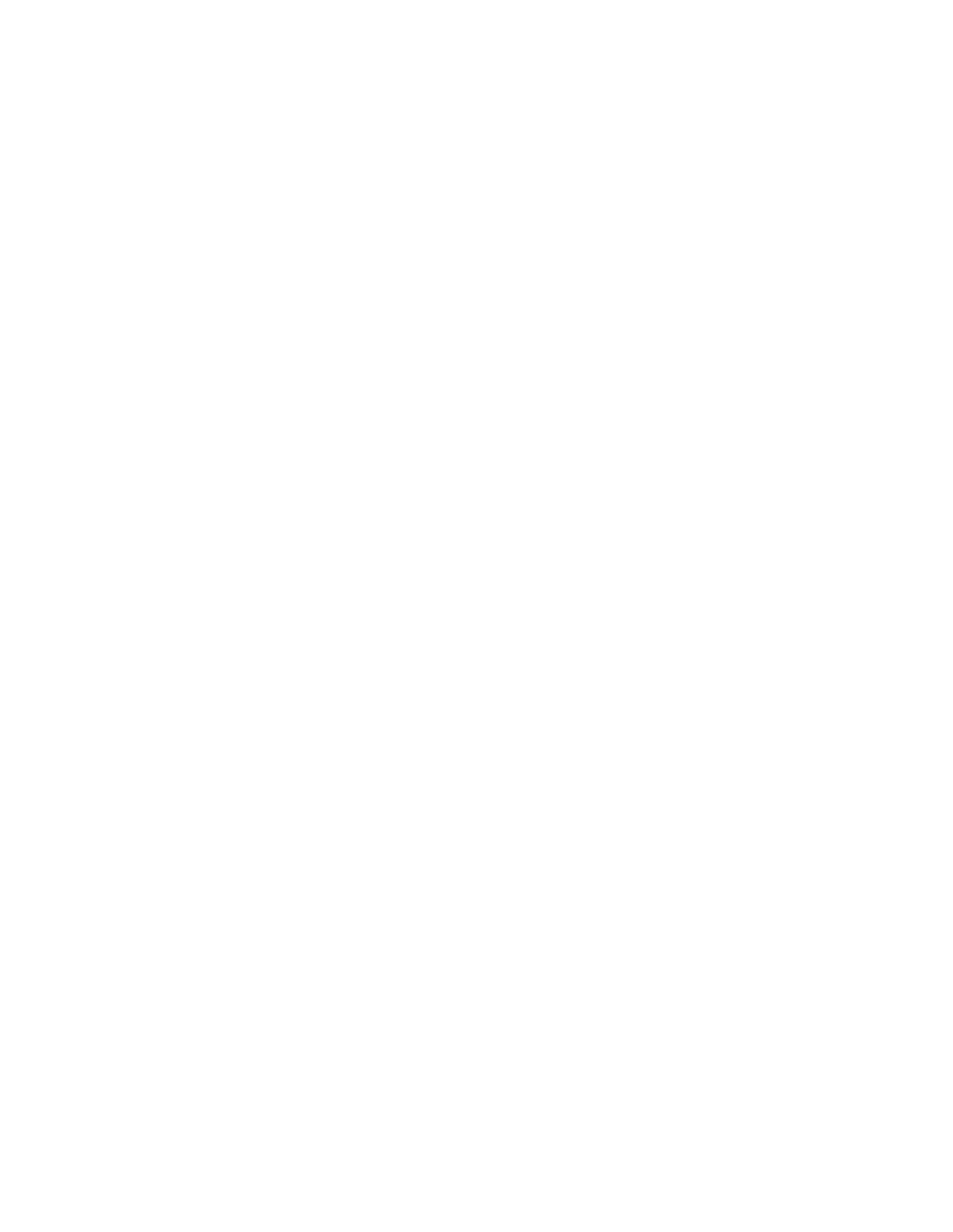Digital Transformation Toolkit Series. Managerial Tools: 1. Maturity Assessment Planning Guide

PAHO/EIH/IS/dtt1/22-0002

#### **© Pan American Health Organization, 2022**

Some rights reserved. This work is available under the Creative Commons Attribution-NonCommercialShareAlike 3.0 IGO license (CC BY-NC-SA 3.0 IGO); [https://creativecommons.org/licenses/by-nc](https://creativecommons.org/licenses/by-nc-sa/3.0/igo)[sa/3.0/igo\)](https://creativecommons.org/licenses/by-nc-sa/3.0/igo).

Under the terms of this license, this work may be copied, redistributed, and adapted for non-commercial purposes, provided the new work is issued using the same or equivalent Creative Commons license and it is appropriately cited. In any use of this work, there should be no suggestion that the Pan American Health Organization (PAHO) endorses any specific organization, product, or service. Use of the PAHO logo is not permitted.

All reasonable precautions have been taken by PAHO to verify the information contained in this publication. However, the published material is being distributed without warranty of any kind, either expressed or implied. The responsibility for the interpretation and use of the material lies with the reader. In no event shall PAHO be liable for damages arising from its use.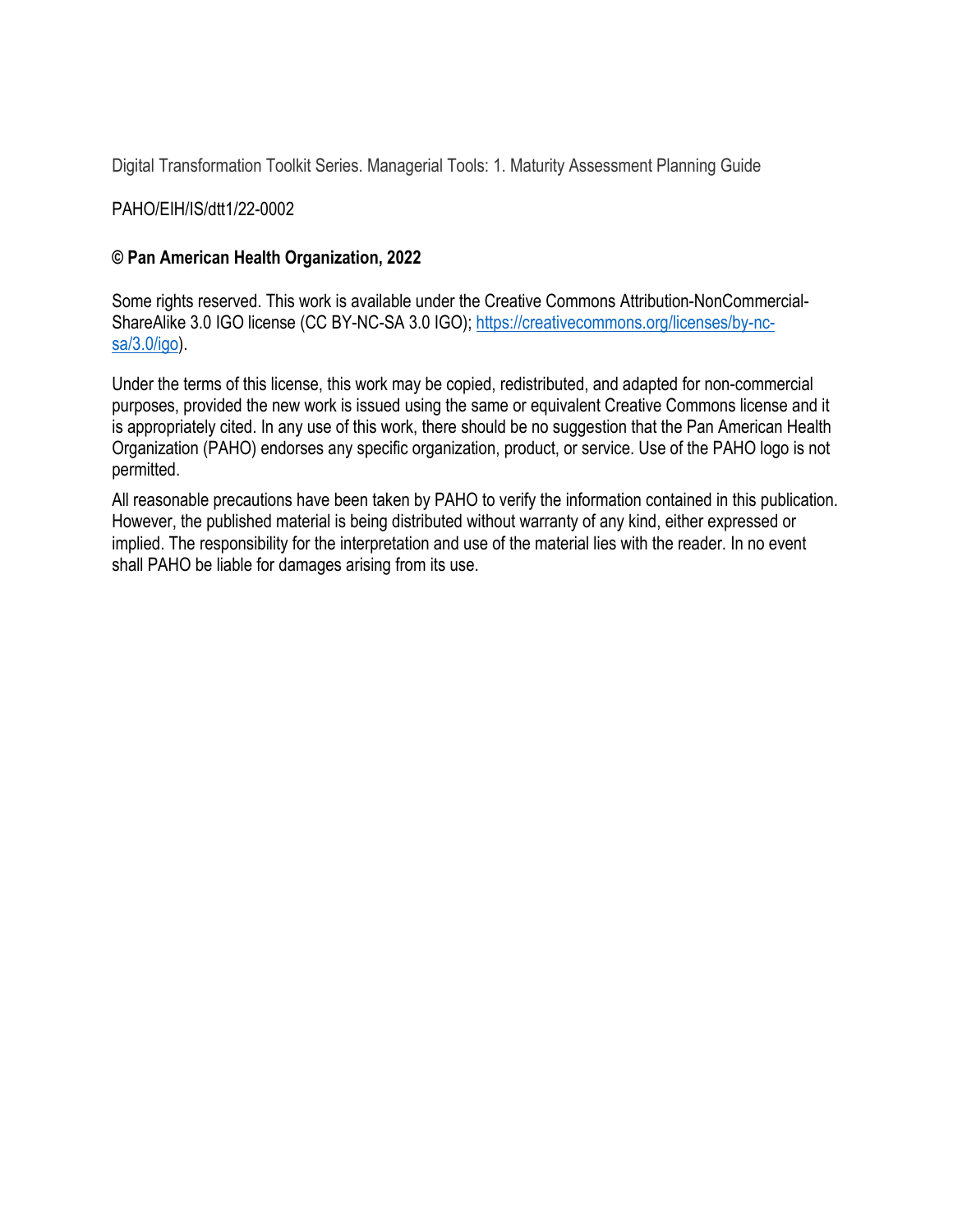# **Maturity Assessment Planning Guide IS4H-APG 2.0**



# **Acknowledgments**

This work would not have been possible without the technical and financial support of the **United States Agency for International Development (USAID)**, the **Government of Canada** and the **Spanish Agency for International Development Cooperation (AECID)**

:DVKLQJWRQ'&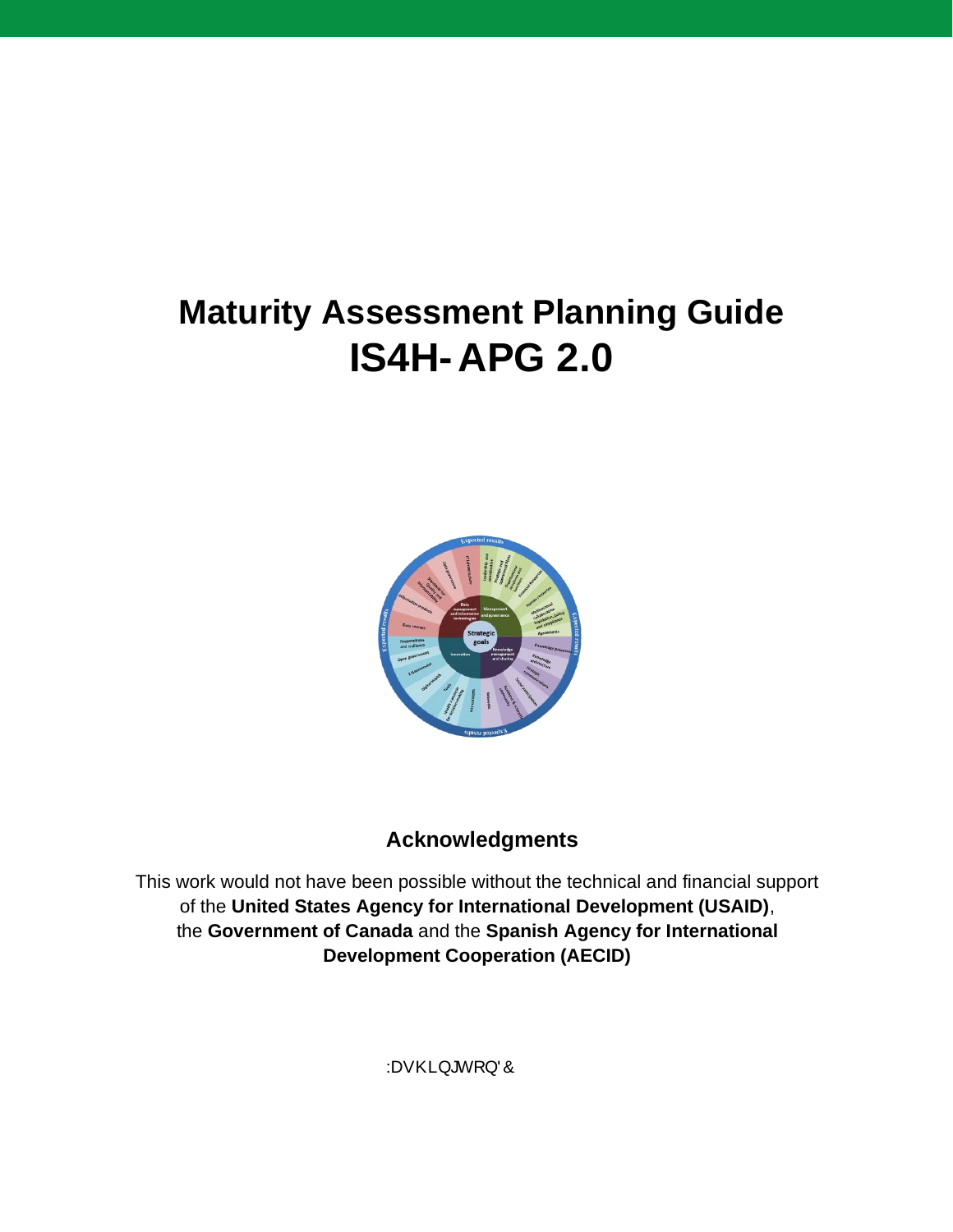#### **INTRODUCTION**

PAHO's approach to provide technical assistance in the assessment of National Information Systems for Health (IS4H) is a country-led process that will help strengthen the Ministry of Health (MoH) stewardship capacity for their national information system across all sectors.

The assessment will focus on key components of the national information system for health, including governance, strategies and plans, legislation and policy, financial sustainability, human resources, data management and quality processes, data analysis capabilities, business and clinical workflow and processes, project and change management, and information technology platforms and infrastructure.

The assessment and roadmap will be prepared according to the PAHO's renewed framework for IS4H and the CARICOM (Caribbean Community) Roadmap for Information Systems for Health as approved by the COHSOD (Council for Human and Social Development) in 2017.

The Maturity Assessment will include several information gathering methodologies', including:

- Meetings with subject matter experts
- Review of policies, procedures and technical documentation
- Site visits for direct observation of information platform use, data collection and interviews with front-line administrative and clinical staff

This guide can be used as a tool for the Ministry to identify meeting participants and schedule meeting times and locations; identify relevant documentation and plan the site visits.

#### **Document Identification Guide**

The table below highlights the types of documents that will support an effective maturity assessment. *It is not expected that all listed documents will be available and the MoH may identify other relevant documents not mentioned*. A tracking table can be used to list the documents and their status.

#### **Potential Documents**

|           | <b>Strategic and other plans</b>                                            | Governance documents                                   | <b>Policies and legislation</b>                                  |
|-----------|-----------------------------------------------------------------------------|--------------------------------------------------------|------------------------------------------------------------------|
| $\bullet$ | National Health System<br>Strategic Plan (current or in<br>progress drafts) | Governance<br>structures and terms<br>of reference for | Related policies or<br>$\bullet$<br>legislation that<br>address: |
|           | IS4H Strategic Plan (current,<br>draft or expired)                          | committees/working<br>groups/advisory<br>bodies        | Personal health<br>information or data<br>protection             |
|           | e-Government Strategic Plan<br>or Project Plans                             | Organizational<br>structure                            | Medical records                                                  |
|           | Technical Program priorities,<br>plans                                      | Any relevant human<br>٠<br>resource (HR)               | Notifiable disease<br>reporting                                  |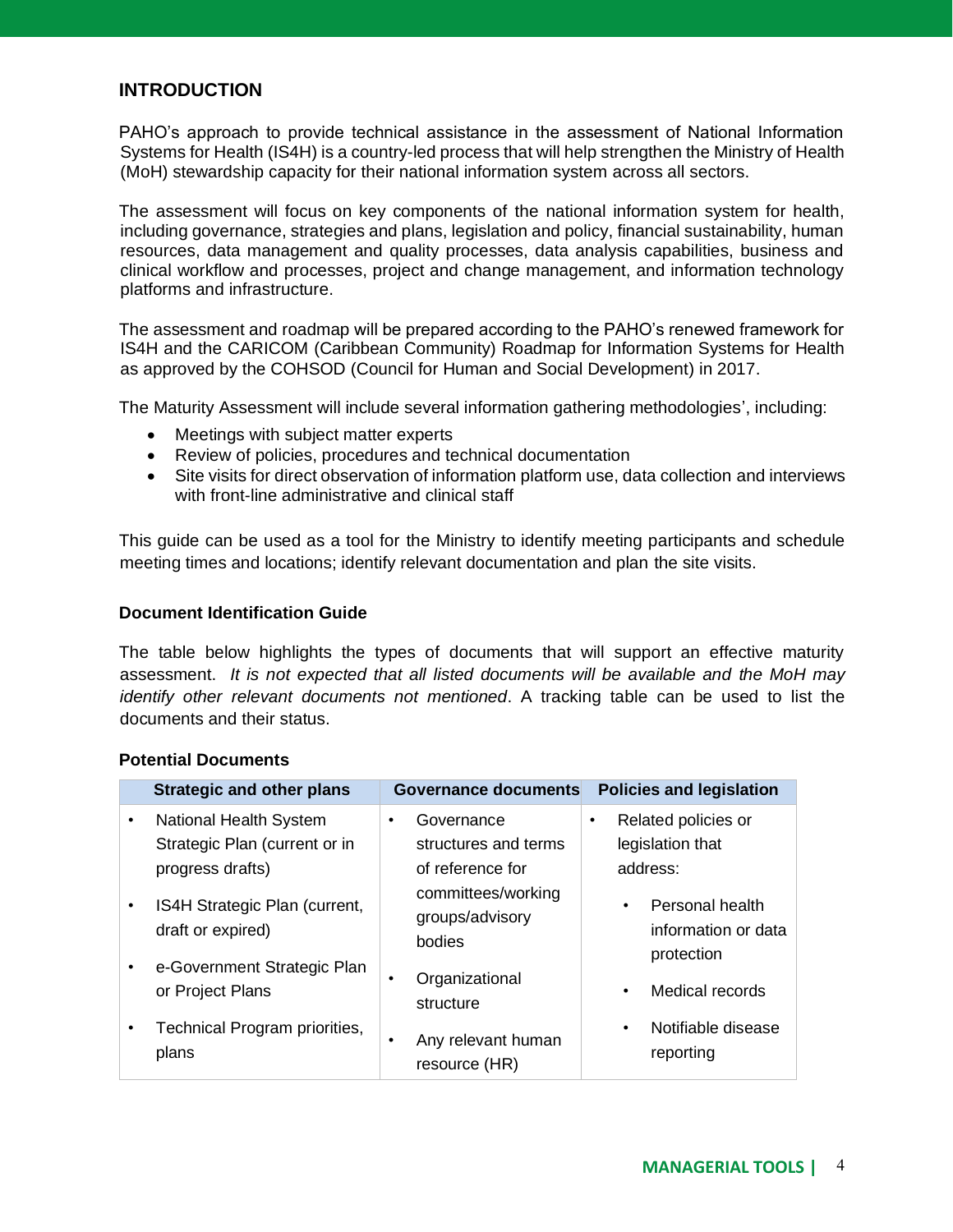| Plans for census, vital                                                                                                                                                                                                                | documents (e.g.                           | $\bullet$ | International                                                                                                                                                                                   |
|----------------------------------------------------------------------------------------------------------------------------------------------------------------------------------------------------------------------------------------|-------------------------------------------|-----------|-------------------------------------------------------------------------------------------------------------------------------------------------------------------------------------------------|
| registration/statistics                                                                                                                                                                                                                | staffing                                  |           | Health                                                                                                                                                                                          |
| Plan or commitments related<br>to other national or<br>international efforts (e.g.<br>Sustainable Development<br>Goals, HIV,<br>Noncommunicable Diseases,<br>Maternal and Child Care,<br>$etc.$ )<br>Recent<br>evaluations/assessments | numbers/competency<br>framework/HR plans) |           | Regulations (IHR)<br>Use of information<br>technology<br>Vital statistics<br>E-Government<br>Open data<br>Unique identifiers<br>Use of standards<br>(e.g.<br>classifications<br>ICD-10 version) |
|                                                                                                                                                                                                                                        |                                           |           |                                                                                                                                                                                                 |

|   | <b>Technical documentation</b>                |           | <b>Information</b><br>architecture<br>documentation |                      | <b>Information Products</b>                       |
|---|-----------------------------------------------|-----------|-----------------------------------------------------|----------------------|---------------------------------------------------|
|   | Software/solutions inventory                  | ٠         | Data management                                     | $\bullet$            | <b>Chief Medical Officer</b>                      |
|   | Technical/network<br>architecture             |           | policies, guidelines,<br>standards                  | ٠                    | Report<br>Examples of weekly                      |
| ٠ | Information technology                        | ٠         | Data dictionary                                     |                      | epidemiological reports                           |
|   | platform and other system                     | $\bullet$ | Indicators                                          | $\bullet$            | Examples of weekly,                               |
|   | document (training manuals,                   |           | compendium                                          |                      | monthly administrative                            |
|   | <b>Standard Operating</b><br>Procedures (SOP) | $\bullet$ | Data flows                                          |                      | reports (e.g., hospital<br>and clinic utilization |
|   | Service Level                                 | ٠         | Data standards                                      |                      | statistics, etc.)                                 |
|   | Agreements/contract with<br>vendor(s)         |           |                                                     | ٠                    | Special reports (e.g.                             |
|   |                                               |           |                                                     | status of a specific |                                                   |
|   |                                               |           |                                                     |                      | disease, health                                   |
|   |                                               |           |                                                     |                      | behaviors, etc.)                                  |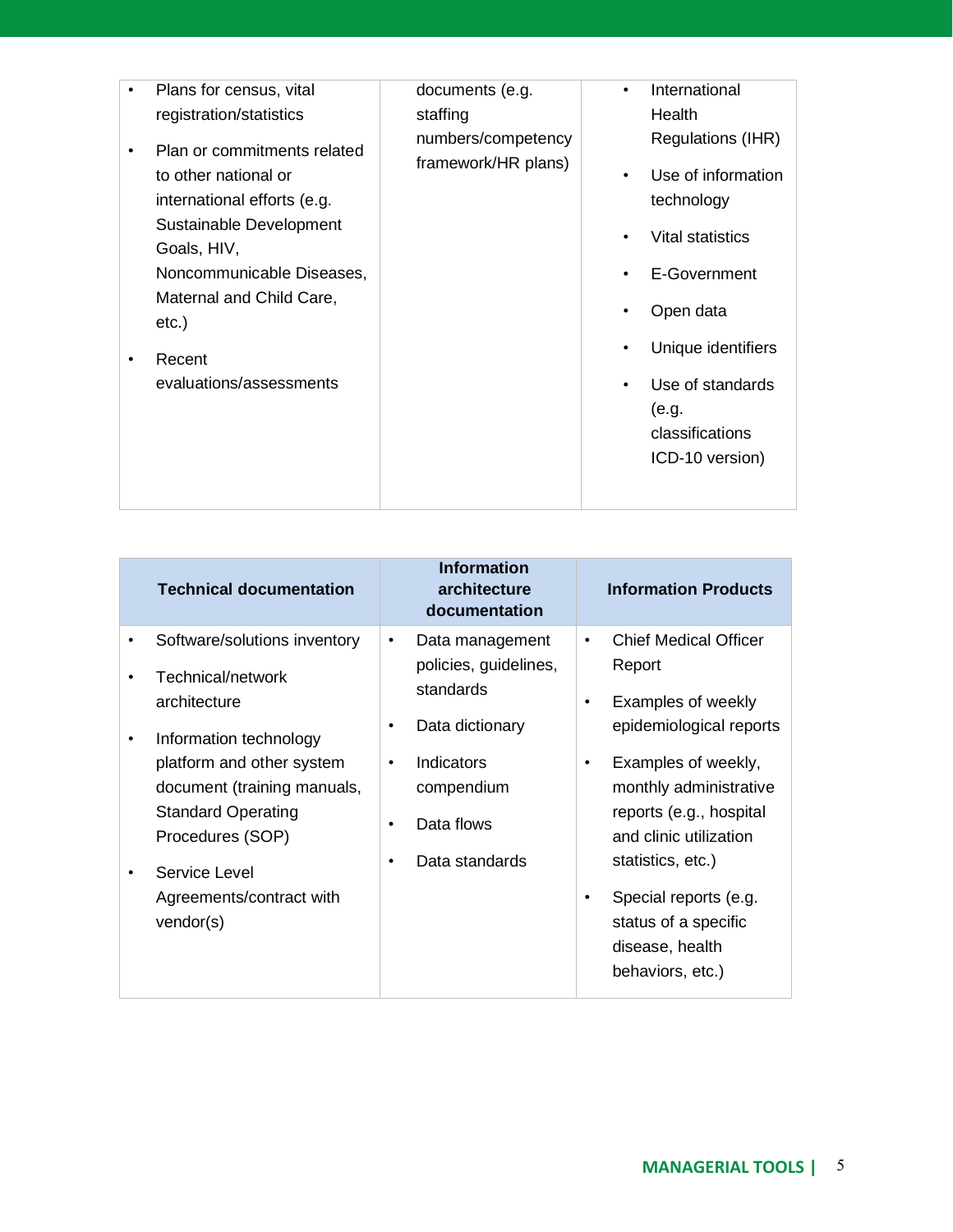#### **Tracking Table:**

The table below can be used to help compile the documents for the PAHO desk review. **Documents should be e-mailed to Marcelo D'Agostino, Senior Advisor, Information Systems for Health at [dagostim@paho.org.](mailto:dagostim@paho.org)** 

| <b>Document Name</b> | <b>Type</b> | <b>Status</b> | <b>Comments</b> |
|----------------------|-------------|---------------|-----------------|
|                      |             |               |                 |
|                      |             |               |                 |
|                      |             |               |                 |
|                      |             |               |                 |

#### **Engagement Activities**

#### Objective:

Engage health authorities and staff in the Maturity Model Assessment process.

#### Activities:

- $\checkmark$  Familiarize authorities with IS4H Maturity Model (MM) assessment objectives and plan
- $\checkmark$  Review assessment restrictions, rules and regulations (country and regional restrictions)
- ✓ Review Define with assessment scope
- ✓ Review agree on assessment outputs
- $\checkmark$  Revise documentation

#### **IS4H Maturity assessment consultation**

#### **Methodology**

- ✓ Presentations
- $\checkmark$  Group work
- $\checkmark$  Group interviews
- ✓ Individual interviews

#### Goal:

To analyze Country maturity on Information Systems for Health (IS4H) on information management processes, information governance readiness, open government initiatives and knowledge management process adoption levels

#### **Objectives**

- To introduce the IS4H Maturity model Tool which will be used to assess IS4H
- To apply the IS4H Maturity Model Assessment tool
- To collect data and evidence for the assessment validation
- To define scope of the assessment of the country maturity model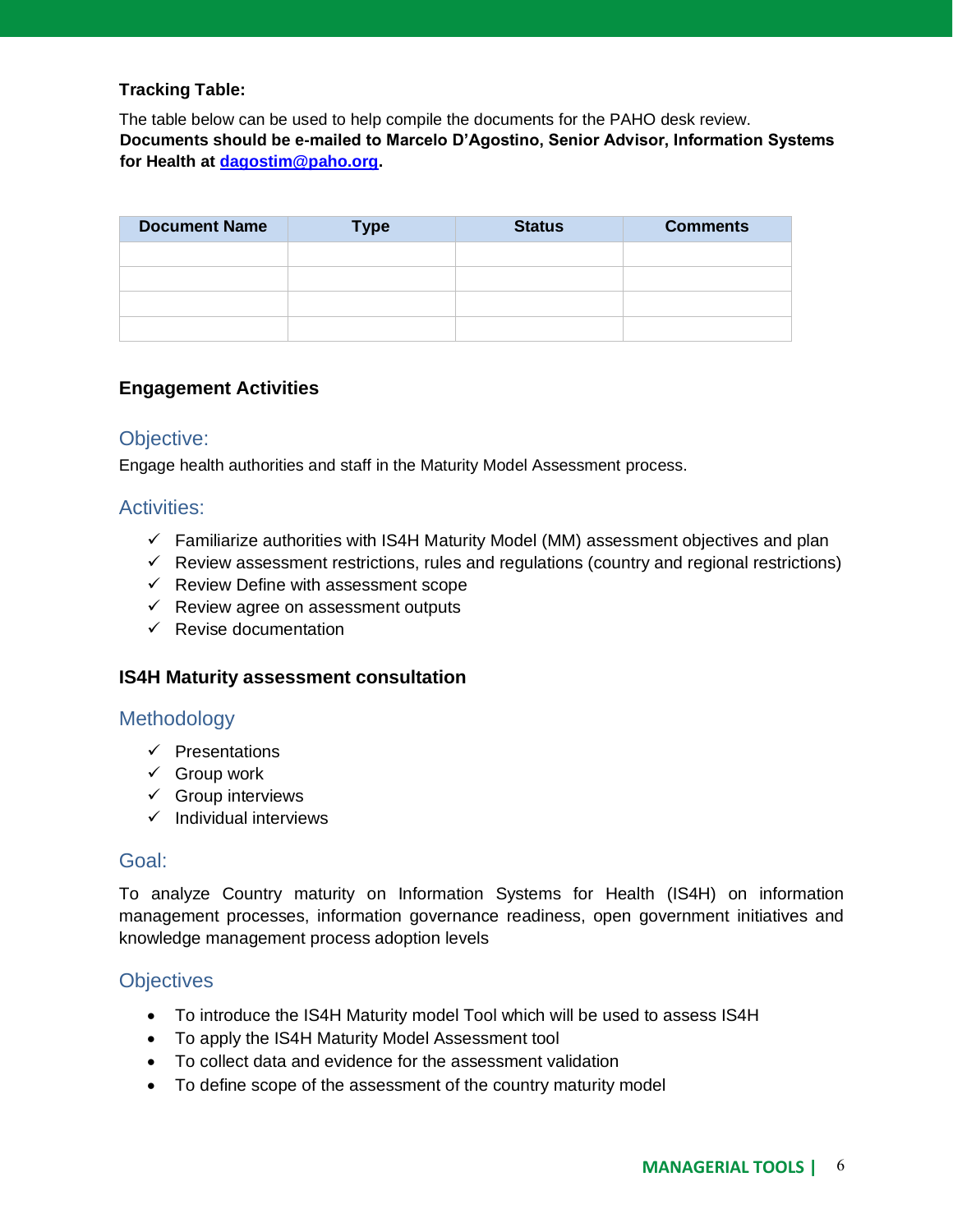# **Facilitators**

TBD

## Participants:

Decision-makers, policymakers, as well as technical staff involved in data production (data collection, data integration, processing, analyzing, dissemination) and data users, stakeholders or individuals from the National Information System in general or from specific health topics areas:

- ✓ Information Systems/Epidemiology Unit
- ✓ Health Planning or Health Policy Unit
- ✓ Health Information Unit/Population Monitoring Unit
- $\checkmark$  Information Technology/Information System Area
- ✓ Statistics Unit
- $\checkmark$  Technical health care programs/units
- $\checkmark$  Health programs planners
- $\checkmark$  Key stakeholders: civil registration, national statistical office
- ✓ Hospitals
- $\checkmark$  Academic Institutions
- $\checkmark$  E-Government initiative
- $\checkmark$  Other ministries or entities directly involved on health issues (economy, technology, education, etc.)
- $\checkmark$  If health is decentralized or is a federal country, the most representation of all states, areas, provinces is required.
- ✓ Others

#### Preparation for the assessment:

- 1) The country focal point will gather information about the information system for health needs of the Ministry of health; and will engage with the health institutions to collaborate with the assessment team to understand the country's assessment processes.
- 2) The focal point will identify a core group (5-10 individuals) that will participate throughout the MM Assessment process. The core group should include MoH and other stakeholder representatives across key IS4H domains, such as information technology, information management, information analysis and use, e-government, etc. The core group will participate on the assessment to learn more about the IS4H Framework and MM Assessment Process and will also work with the facilitators to validate findings and identify recommendations for strengthening IS4H at the end of the assessment.
- 3) Define the scope of the assessment:
	- a. Intra-institutional: focused within the health sector, central level or all levels.
	- b. Inter-ministerial: Broader scope and other social sectors related to health, such as economic, education and labor.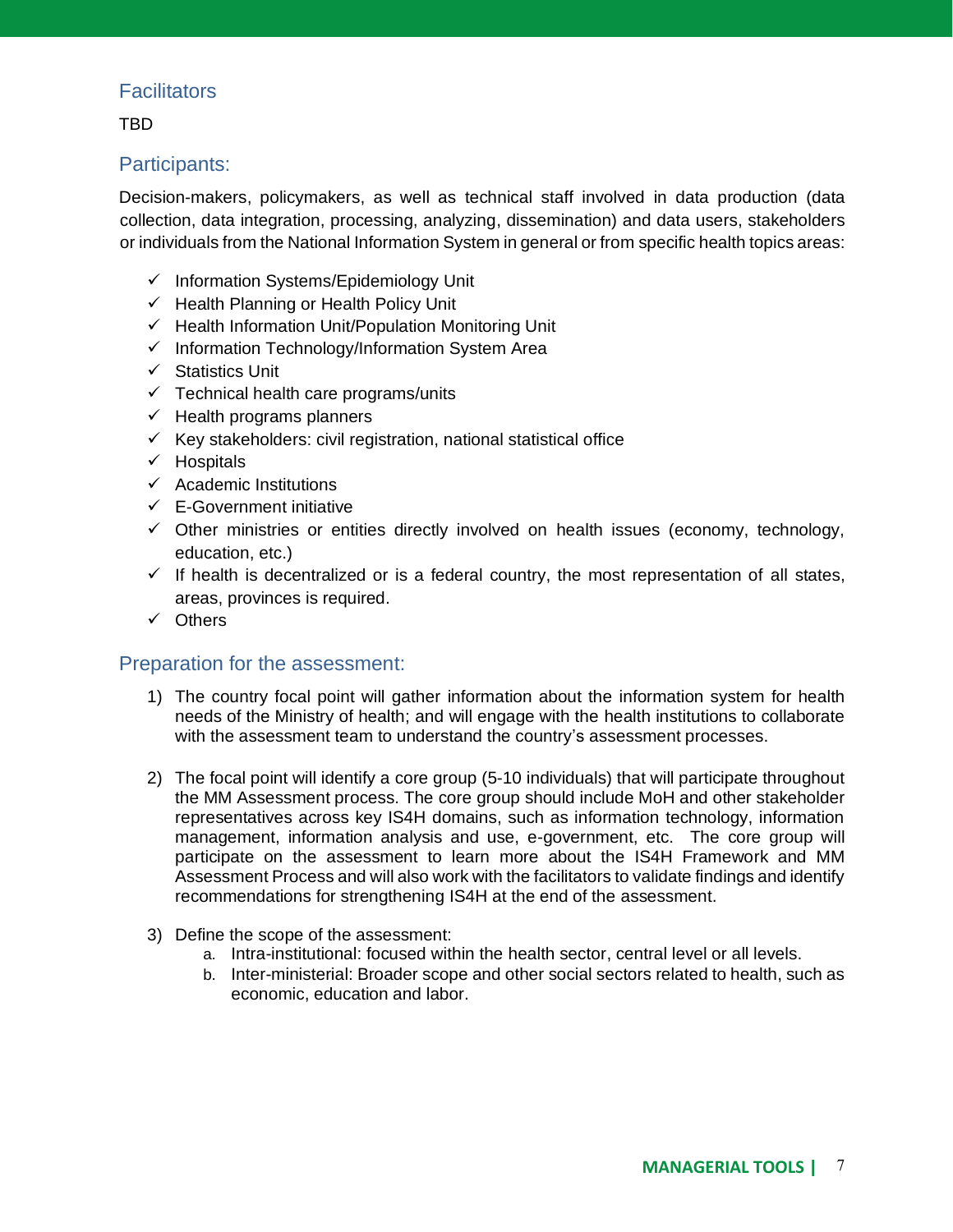# Agenda

| <b>Time</b>              | <b>Topic</b>                                                                                                                                                                                                                                                                                                                                                                                                                                                                                                                                               |  |  |  |  |
|--------------------------|------------------------------------------------------------------------------------------------------------------------------------------------------------------------------------------------------------------------------------------------------------------------------------------------------------------------------------------------------------------------------------------------------------------------------------------------------------------------------------------------------------------------------------------------------------|--|--|--|--|
| <b>DAY 1: Core Group</b> |                                                                                                                                                                                                                                                                                                                                                                                                                                                                                                                                                            |  |  |  |  |
| 9:00 to 10:30            | Welcome remarks<br>$\bullet$<br>Confirmation of activities and logistics<br>$\bullet$<br>Introductions<br>$\bullet$<br>Overview of evaluation objectives, scope, process, methodologies<br>$\bullet$<br>Presentation and discussion of PAHO Information Systems for Health<br>$\bullet$<br><b>Conceptual Framework</b><br>Q&A<br>$\bullet$                                                                                                                                                                                                                 |  |  |  |  |
| 10:30 to 11:00           | <b>Coffee Break</b>                                                                                                                                                                                                                                                                                                                                                                                                                                                                                                                                        |  |  |  |  |
| 11:00 to 12:30           | Overview of PAHO's Conceptual Framework (IS4H)<br>$\bullet$<br>IS4H-Maturity Model (MM) General Concepts<br>$\bullet$<br>IS4H-Maturity Model (MM) Assessment Overview<br>$\bullet$<br>Standard IS4H Assessment Method for MM Elements<br>Maturity Model warming-up questions<br>PAHO/WHO assessment findings<br>Strategic Goal 1: Data Management and Information Technologies<br>$\circ$<br>Strategic Goal 2: Management and Governance<br>$\Omega$<br>Strategic Goal 3: Knowledge Management and Sharing<br>$\circ$<br>Strategic Goal 4: Innovation<br>O |  |  |  |  |
| 12:30 to 13.30           | <b>Lunch Break</b>                                                                                                                                                                                                                                                                                                                                                                                                                                                                                                                                         |  |  |  |  |
| 13:30 to 15:30           | Group work - tool running: Guided session to answer tool questions                                                                                                                                                                                                                                                                                                                                                                                                                                                                                         |  |  |  |  |
| 15:30 to 17:30           | <b>Facilitators meeting</b>                                                                                                                                                                                                                                                                                                                                                                                                                                                                                                                                |  |  |  |  |
|                          | DAY 2: Core Group + Key Stakeholder Participants                                                                                                                                                                                                                                                                                                                                                                                                                                                                                                           |  |  |  |  |
| 9:00 to 10:30            | Group work - tool running: Guided session to answer tool questions                                                                                                                                                                                                                                                                                                                                                                                                                                                                                         |  |  |  |  |
| 10:30 to 11:00           | <b>Coffee Break</b>                                                                                                                                                                                                                                                                                                                                                                                                                                                                                                                                        |  |  |  |  |
| 11:00 to 12:30           | Group work - tool running: Guided session to answer tool questions                                                                                                                                                                                                                                                                                                                                                                                                                                                                                         |  |  |  |  |
| 12:30 to 13:30           | <b>Lunch Break</b>                                                                                                                                                                                                                                                                                                                                                                                                                                                                                                                                         |  |  |  |  |
| 13:30 to 15:30           | Group work - tool running: Guided session to answer tool questions                                                                                                                                                                                                                                                                                                                                                                                                                                                                                         |  |  |  |  |
| 15:30 to 17:30           | <b>Facilitators meeting</b>                                                                                                                                                                                                                                                                                                                                                                                                                                                                                                                                |  |  |  |  |
|                          | DAY 3: Core Group + Key Stakeholder Participants                                                                                                                                                                                                                                                                                                                                                                                                                                                                                                           |  |  |  |  |
| 9:00 to 10:30            | Group work presentations, discussions and conclusions                                                                                                                                                                                                                                                                                                                                                                                                                                                                                                      |  |  |  |  |
| 10:30 to 11:00           | <b>Coffee Break</b>                                                                                                                                                                                                                                                                                                                                                                                                                                                                                                                                        |  |  |  |  |
| 11:00 to 12:00           | Facilitators Conclusions - Next Steps - Closing                                                                                                                                                                                                                                                                                                                                                                                                                                                                                                            |  |  |  |  |
| 12:30 to 13:30           | <b>Lunch Break</b>                                                                                                                                                                                                                                                                                                                                                                                                                                                                                                                                         |  |  |  |  |
| 13:30 to 17:00           | Facilitators meeting in hotel                                                                                                                                                                                                                                                                                                                                                                                                                                                                                                                              |  |  |  |  |